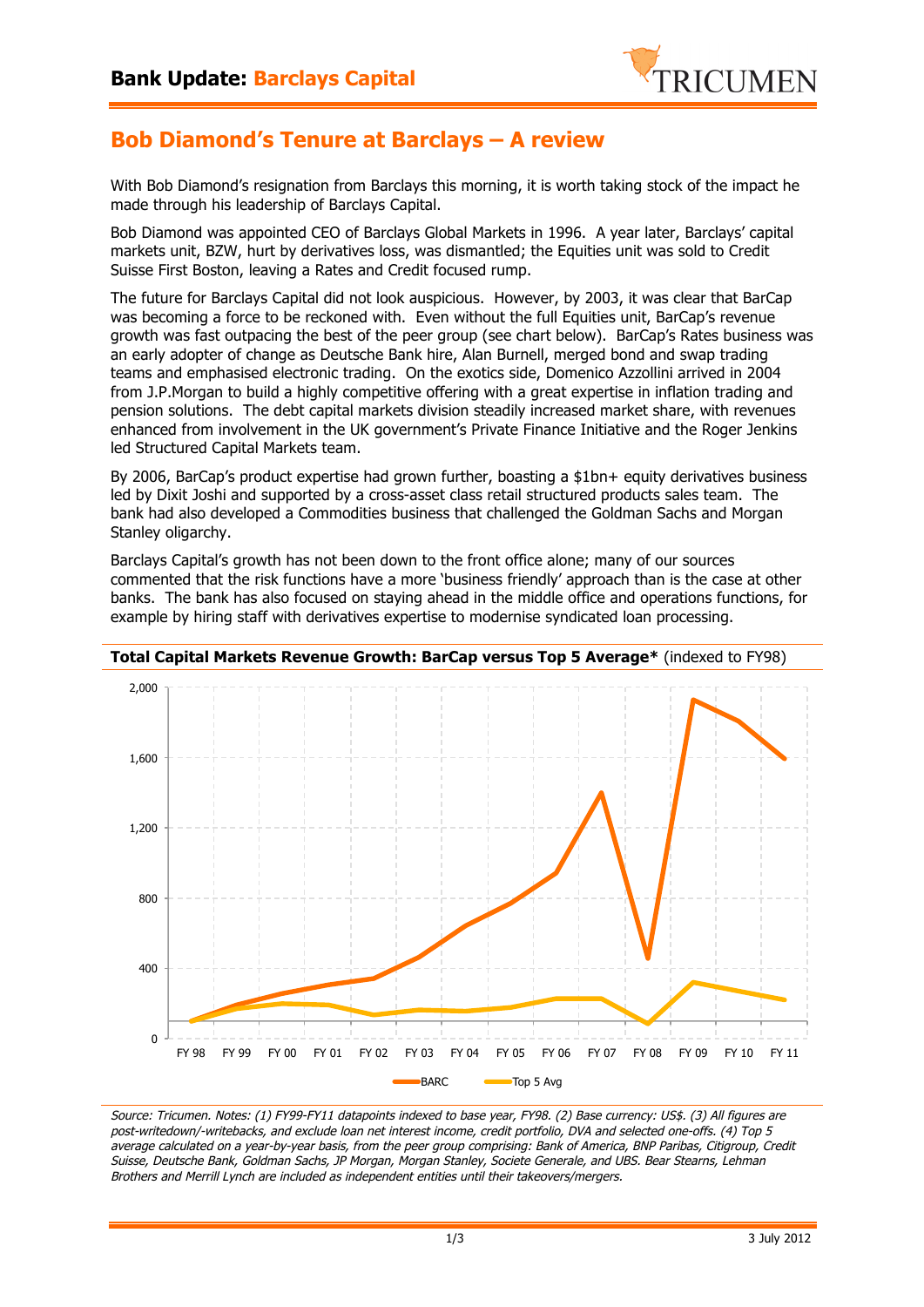

On the eve of the 2007/08 financial crisis, fortune certainly favoured Bob Diamond over Fred Goodwin; Goodwin's triumph over the ABN Amro deal quickly turned sour as the losses from ABN Amro's last minute investment into the RMBS market mounted rapidly. Following the acquisition of the US parts of Lehman Brothers, Barclays Capital had at last a complete product suite, with taut heritage Lehman Brothers' offerings in munis, prime services, cash equities, ECM and M&A.

While it is true some momentum has been lost, as the challenges of merger integration and tougher markets have bitten in 2010 and 2011, Barclays Capital's track record since Bob Diamond took over remains unique in many respects. In building BarCap into what is now - a world-class investment bank - Bob Diamond surely deserves much of the credit.